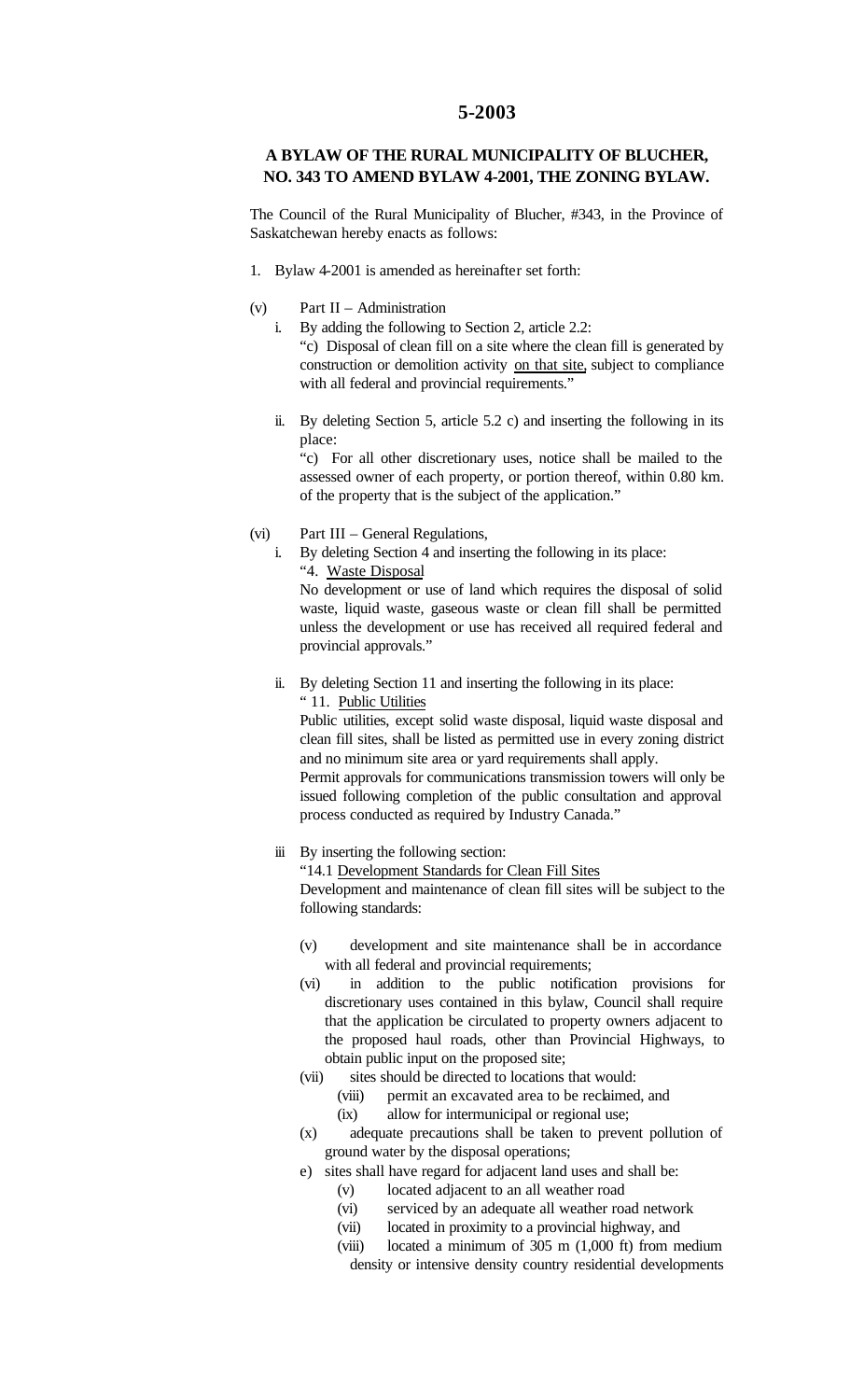and 215 m (705 ft) from any isolated residence or residential site;

- f) no excavation, stockpiling or structures shall be permitted within 46 m. of the centre line of any highway or municipal road, or municipal right of way, or within 6 m. of any site line not adjacent to a highway or municipal road or municipal right of way;
- g) a buffer strip containing trees, shrubs or a berm shall be located surrounding a disposal area;
- h) no material is to be deposited within 30 m (100 ft) of the bank of any river or watercourse;
- i) the site shall be:
	- (ix) fenced and gated with a locking gate,
	- (x) appropriately staffed and no unsupervised access to the site shall be permitted;
	- (xi) signed to identify hours of operation and acceptable clean fill materials permitted on site, and
	- (xii) if required by Council, landscaped to the satisfaction of Council;
- j) the owner of the land and the site operator shall be required to enter into:

(xiii) an agreement to ensure the site complies with all relevant requirements of this bylaw, and

- (xiv) a restoration agreement to reclaim the site based on a detailed restoration plan, which must be submitted to and approved by the municipality. The following guidelines shall be followed in the preparation of a restoration plan:
	- i) The objective of site restoration is to achieve an appropriate and productive after use of the disturbed site. Depending on the area involved, this normally consists of some combination of the following: smoothing and contouring slopes, restoring subsoil and topsoil, and revegetating.
	- ii) Restoration should be recognized as an integral part of extraction, and should be included in pre-excavation planning. As part of this process a practical after-use should be selected as early as is possible. Factors to consider include: site location and characteristics, availability of topsoil and water, the surrounding area, zoning and similar restrictions, and practicality and costeffectiveness. The operator, landowner or other individual to whom title to the site will he transferred (if known), and the municipality should undertake this planning jointly.
	- iii) Progressive restoration, in which sections of a site are restored while operations are ongoing in other sections of the same site, is encouraged, particularly for large sites.
	- iv) Post-excavation ownership of a site or the restorative procedures and designated after-use which will be required by the municipality may be in substantial doubt prior to and during operations. Where this is the case, it may be advisable for the operator to delay intensive restoration or designation of any unusual or highly specialized after-use until final agreements are reached. This does not reduce the necessity for basic environmental protection and restoration during excavation to ensure public safety, slope stability, overburden management, drainage, and erosion and weed control. **Similarly, progressive restoration should not be delayed where the designated afteruse does not require intensive restoration (e.g. an unimproved wildlife area).**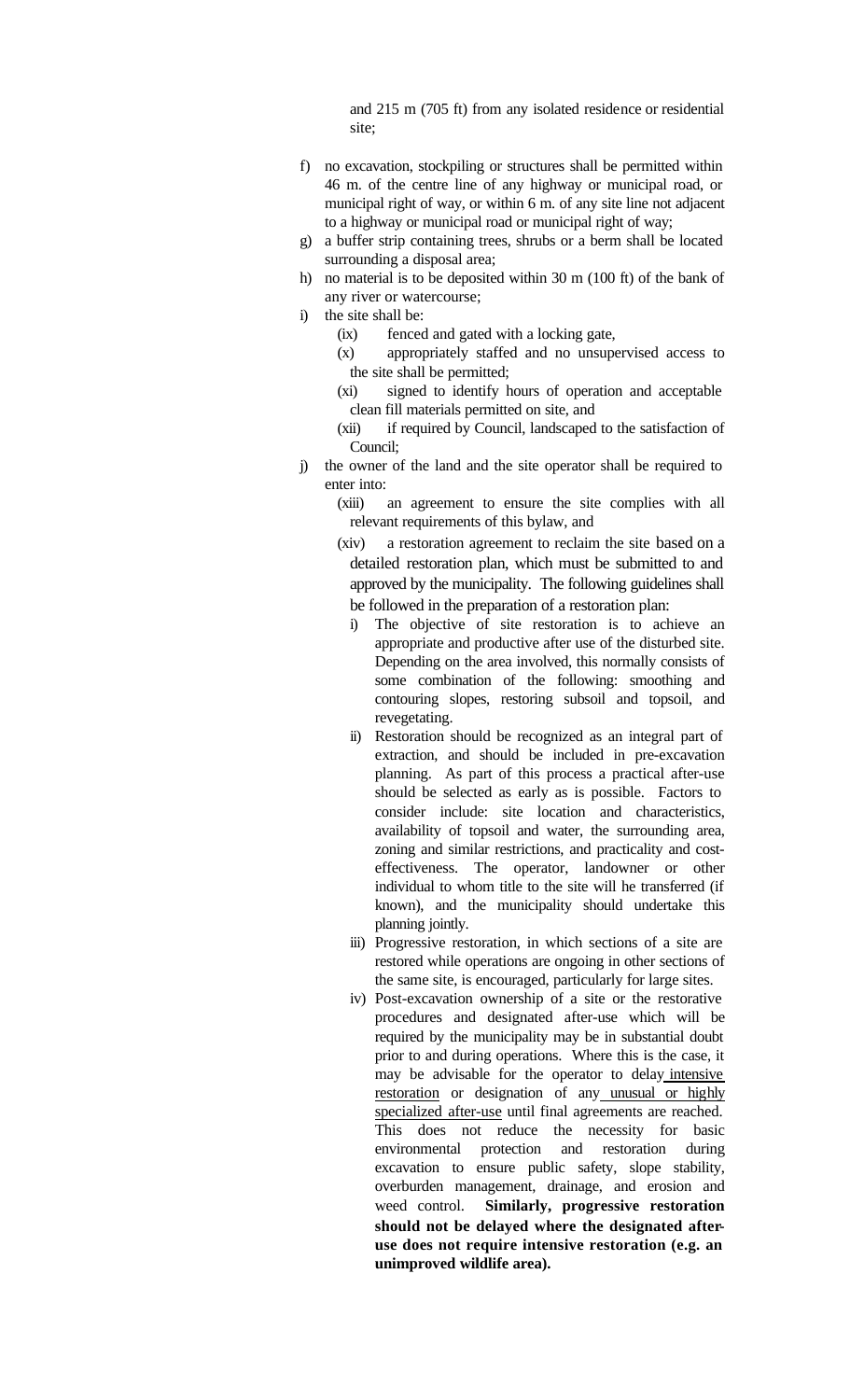- v) Rehabilitative earthwork normally should include the covering of bare rock and subsoil. Nonusable or nonsalable materials, including overburden, screenings and rocks, should be placed in the pit bottom. Recontoured slopes generally should be no steeper than 4:1 where reasonably attainable and consistent with surrounding terrain and planned after use.
- vi) Topsoil should be applied to newly recontoured slopes to a minimum depth of 5 to 10 cm.
- vii) Revegetation as soon as possible following recontouring is the best way to stabilize slopes, control weeds, minimize erosion and promote an aesthetic and productive after use.
- viii) The most essential aspect of revegetation is rapid establishment of a ground cover. Grasses are usually the best species for doing this. Fertilizers, including manure, will enhance growth. Spreading of slash on recontoured slopes will speed natural revegetation.
- ix) Underwater slopes should have a gentle grade where wildlife are to be encouraged.
- x) The operator should restore, in a mutually agreeable manner, access and haul roads constructed by the operator and considered unnecessary by the final land owner.
- xi) Restoration normally should be finished within three years of completing operations.
- k) the site operator and any person who hauls clean fill may be required to enter into a road maintenance agreement; and
- l) Council may require a performance bond to guarantee adherence to the above noted agreements subject to the following.
	- i) The guarantee shall be in the amount of a minimum of \$5,000 for the first two (2) ha or portion thereof of the area disturbed by the operation (including the area disturbed by excavation, stockpiling, overburden and debris storage and on-site access / haul routes) and \$1,000 for each additional 0.4 ha or portion thereof.
	- ii) The guarantee may take the form of cash, performance bond, irrevocable letter of credit or other form acceptable to Council.
	- iii) Arrangements will be made for the guarantee to remain in effect for six months beyond the termination of mineral extraction, restoration and road maintenance agreements relating to the operation, to allow a discovery period by the municipality.
	- iv) Any performance bond which forms a part or all of the performance guarantee shall be renewed thirty (30) days before its date of expiry. Failure to provide written confirmation of renewal may lead to the municipality requiring a payout of the performance bond.
- m) An approval of a clean fill development shall be for a maximum period of two years and may be renewed at the discretion of Council providing the requirements of this Bylaw continue to be met.
- c) Part IV Zoning Districts
	- i. By deleting Section 2, article b) xxii. of Schedule A: A Agricultural District and inserting the following in its place
		- "xxii. Solid waste disposal facility, soil farms, clean fill sites"
- d) Part V Definitions
	- i. By adding the following items:

"Clean Fill: Shall mean clean and inert concrete, reinforced concrete, stone, bricks, cindercrete, tile/ceramics, soil and sand that does not